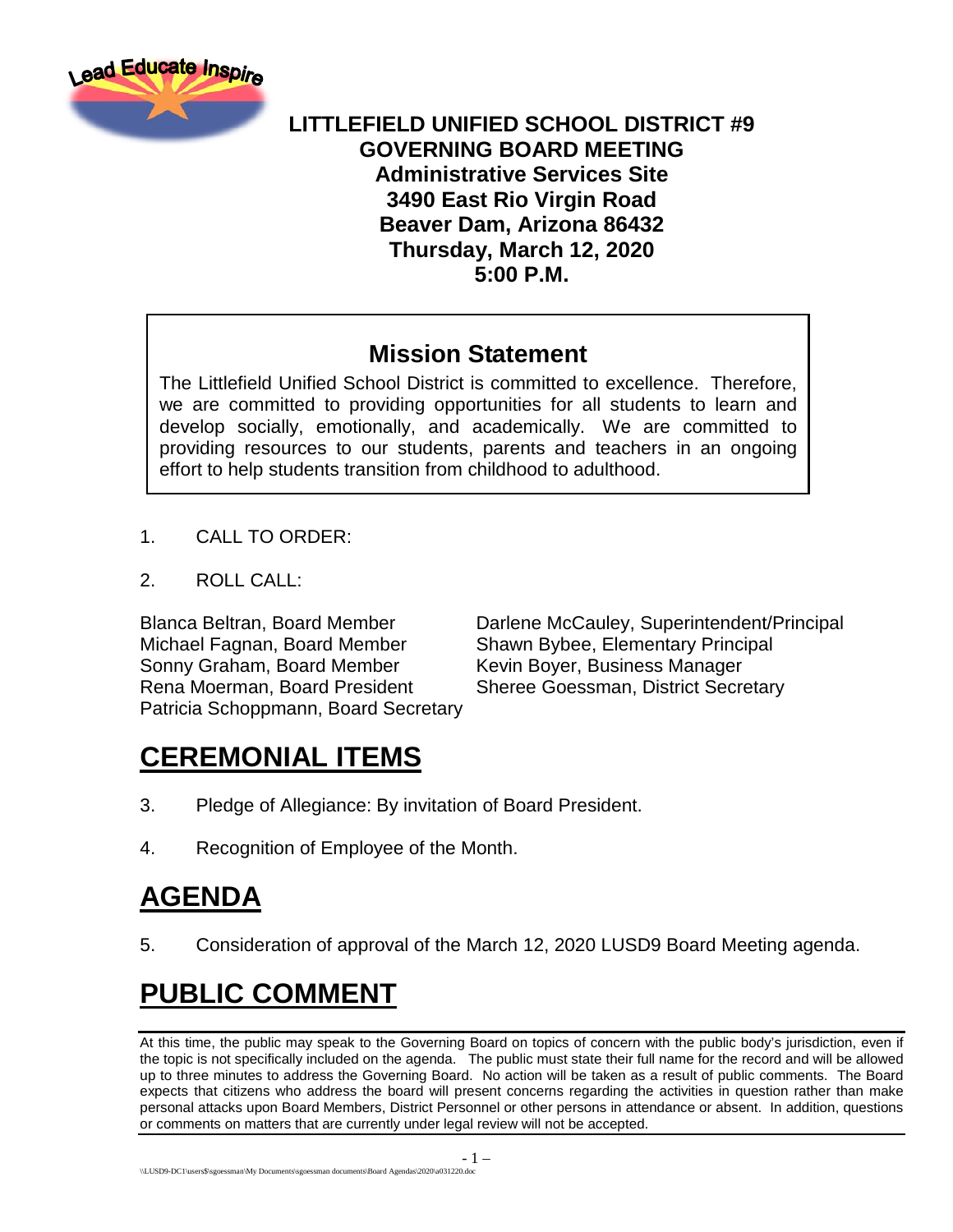

6. Public Comment.

# **INFORMATION AND DISCUSSION:**

- 7. Mr. Boyer, Business Manager.
	- a. Student Activity Account Balance.
	- b. Budget Update
	- c. Food Service Financial.
	- d. Tax Credit Report.
	- e. Other
- 8. Mr. Bybee, Elementary Principal.
	- a. School Update
	- b. Upcoming Dates:
		- i. March  $13^{th}$  No School
		- ii. March 16-20 Spring Break
		- iii. March 23rd April  $17^{th}$   $4^{th}$  Grade Aims Testing
		- iv. March  $27<sup>th</sup>$  Beaver Dams Got Talent
		- v. March  $30^{th}$  April  $20^{th}$  AZ Merit Testing
		- vi. March  $31<sup>st</sup>$  Birthday Lunch Bunch
		- vii. April 1<sup>st</sup> Dixie Power Community Dinner
		- viii. April  $3^{rd}$  Awards Assembly
		- ix. April  $9^{th}$  Kindergarten Fieldtrip to County Fair
		- x. April  $10^{th}$  No School
		- xi. April  $17^{th} 1^{st}$  and  $2^{nd}$  Grade Fieldtrip to Children's Museum
		- xii. April  $20^{th}$ -24<sup>th</sup> Book Fair
		- xiii. April  $30<sup>th</sup>$  Birthday Lunch Bunch
	- c. Other
- 9. Mrs. McCauley, Superintendent/Principal
	- a. Upcoming Dates:
		- i. March 11<sup>th</sup> @ 12:30 p.m. Talent Show
		- ii. March 16-20 Spring Break
		- iii. March  $24^{th}$  ACT Testing 11<sup>th</sup> Grade
		- iv. March  $31^{st}$  AIMS Science Test  $8^{th}$  &  $10^{th}$  Grade
		- v. April  $1<sup>st</sup> AZM2$  Writing Test  $10<sup>th</sup>$  Grade
		- vi. April  $8^{th}$  AZM2 Reading Test  $7^{th}$ ,  $8^{th}$  & 10<sup>th</sup> Grade
		- vii. April  $9^{th}$  AZM2 Math Test  $7^{th}$ ,  $8^{th}$  &  $10^{th}$  Grade
		- viii. April  $9^{th}$  @ 12:40 p.m. Jr. High Olympics
		- ix. April  $11^{th}$  @ 9:00 a.m. Alumni Games
		- x. April  $15^{th}$  AZM2 Reading (Part 2)  $7^{th}$ ,  $8^{th}$  &  $10^{th}$  Grade
		- xi. April 29<sup>th</sup> @ 12:30 p.m. JR High Wax Museum
	- b. Recognition.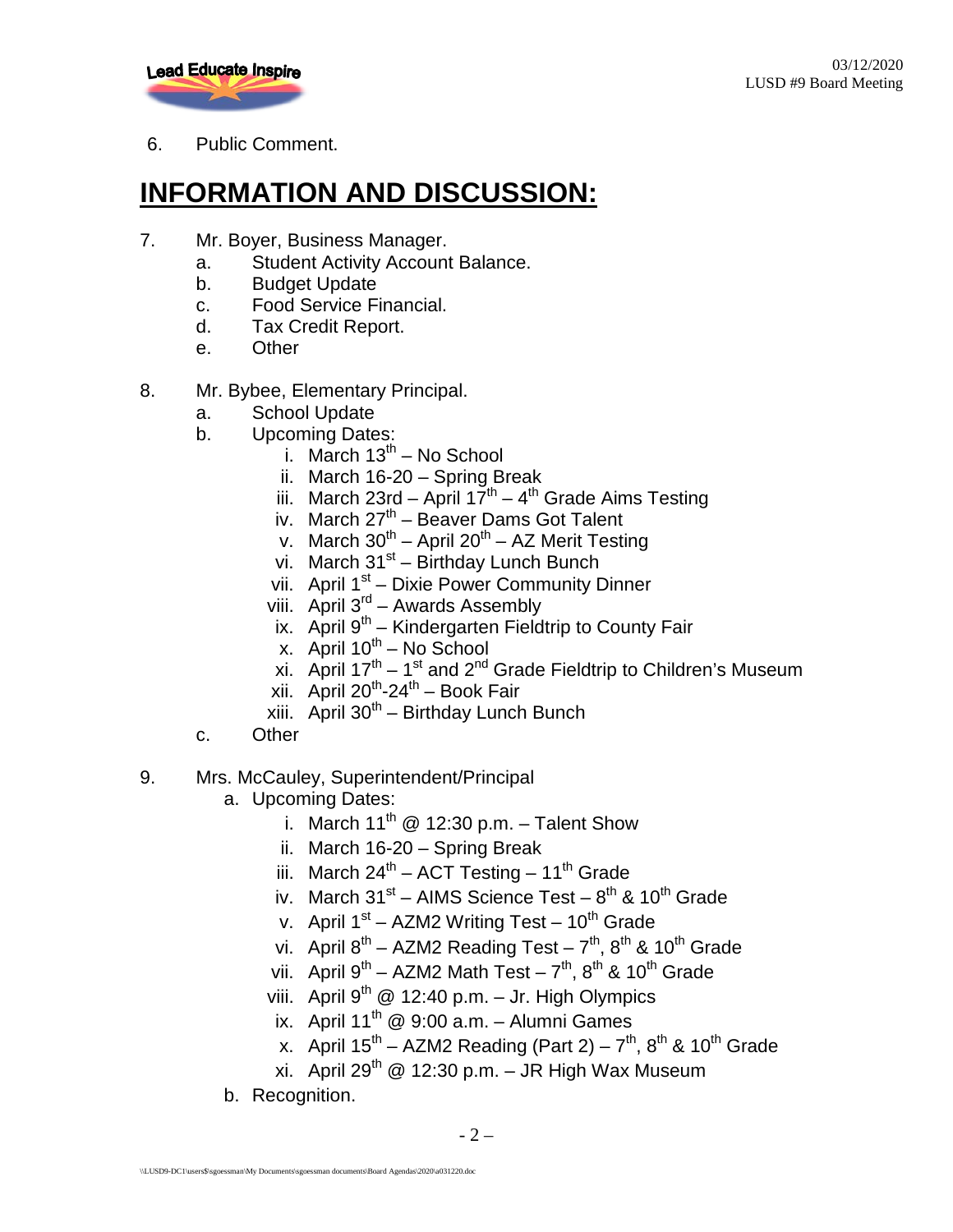

- i. Eureka Geri Chasko Spaghetti for Winter Sports Banquet.
- ii. Kroger Inspiring Donations \$57.63
- iii. Desert Rose Charities \$500 Senior Scholarship
- c. Winter Sport Banquet
- d. Other.
- 10. Board Reports.
	- a. Other
- 11. Update on Old Littlefield School.

# **CONSENT AGENDA**

Approval of Routine Orders of Business. Documentation concerning the matters on the Consent Agenda may be reviewed at the Littlefield Unified School District Office, located at 3490 East Rio Virgin Road, Beaver Dam, Arizona. Any Board Member may request an item be pulled off the agenda for further discussion.

- 12. Consideration of approval of the February 13, 2020 Regular Meeting Minutes.
- 13. Consideration of approval of Vouchers:
	- a. LUSD9 Payroll Vouchers: 18/2018 and 19/2019.
	- b. LUSD9 Vouchers:1015, 1016, and 1017.
	- c. Stipends Paid None

(Members of the public may view the content of the vouchers 24 hours prior to the board meeting in the district office.)

14. Consideration of approval of FY 2019/2020 Certified and Classified Personnel, Substitute Personnel, and Coaches per the attached list, including the following:

| <b>Name</b>    | <b>Position</b>                 | <b>Effective</b><br>Date |
|----------------|---------------------------------|--------------------------|
| Avila, Jose    | Asst. Baseball Coach            | 03/02/2020               |
| Barber, Wendy  | <b>Bus Driver</b>               | 03/02/2020               |
| Burch, Susan   | <b>Substitute Food Services</b> | 03/03/2020               |
| Lewis, Martin  | <b>Substitute Teacher</b>       | 03/02/2020               |
| Torres, Irving | Custodian                       | 02/18/2020               |
| West, Ashley   | <b>Food Service Worker</b>      | 02/19/2020               |

15. Consideration of the following staff resignations/terminations:

| <b>Name</b>  | <b>Position Location</b>      | Last<br>Dav |
|--------------|-------------------------------|-------------|
| Burch, Susan | <b>Food Services Director</b> | 02/21/2020  |

## **ACTION ITEMS AND/OR DISCUSSION**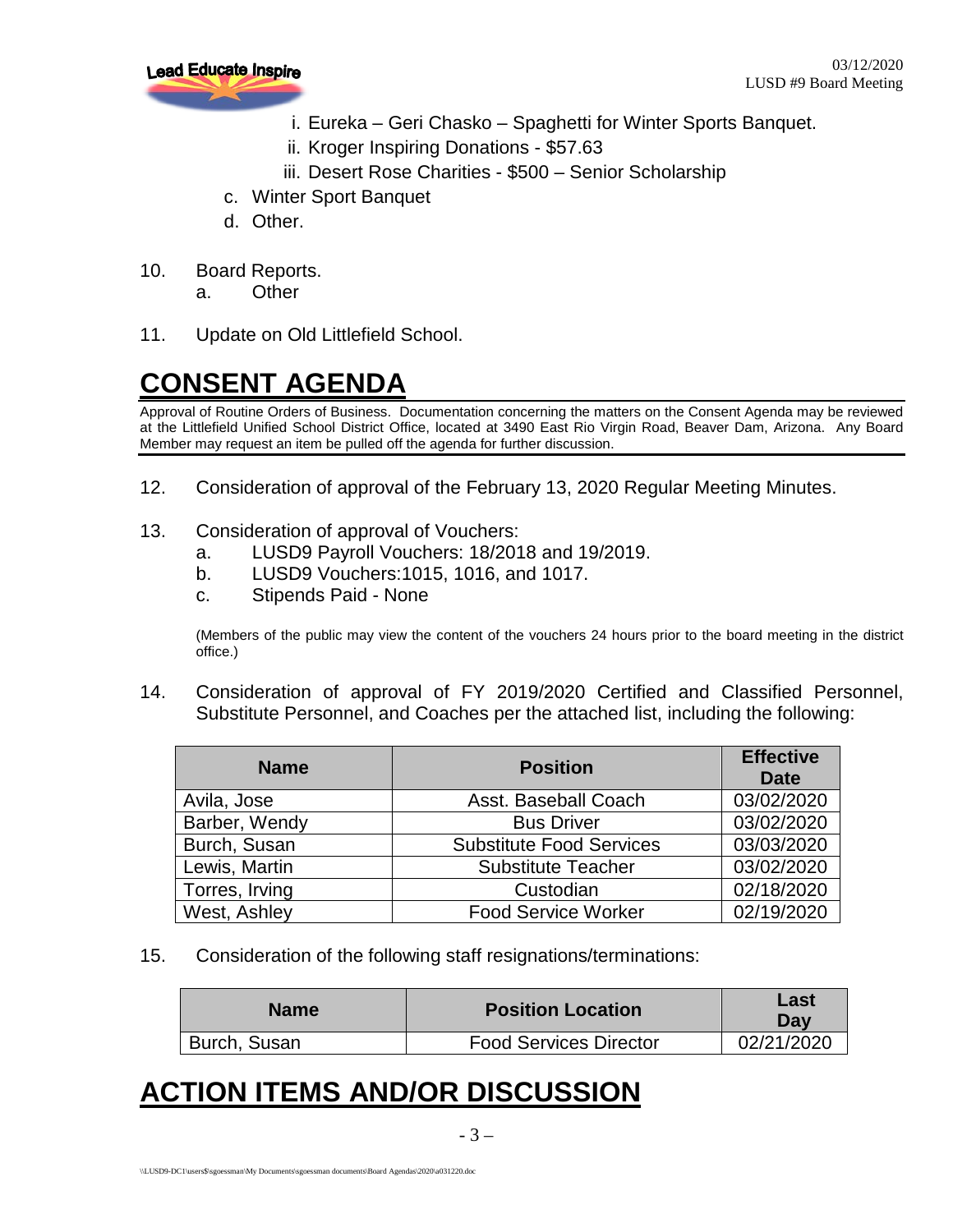

- 16. Discussion and possible action regarding structuring of LUSD Administration.
- 17. Discussion regarding turnover in the Food Service Department and discussion regarding solutions.
- 18. Consideration of adoption of the preschool curriculum.
- 19. Consideration of approval of signatures for approving purchase orders.
- 20. Consideration of approval of FY 2020/2021 Salary Schedules.
	- a. Certified Salary Schedule.
	- b. Classified Salary Schedule.
	- c. Director
	- d. Administrative Salary Schedule.
- 21. Discussion and possible approval of the Certified Teacher Contract and Classified Notice of Appointment templates.
- 22. Discussion and possible action regarding the type of Social/Retreat the Governing Board would like to have with District Administration.
- 23. April Agenda Items.

### **INFORMATION ITEMS**

- 24. News articles about the schools.
- 25. Updated Stipend list.
- 26. Baseball & Softball Schedule
- 27. Upcoming Governing Board Conferences:
	- a. ASBA School Board Service Webinar March  $25<sup>th</sup>$  Getting on the ballot, fundraising and campaigning – 6:00 p.m.-7:00 p.m.
	- b. ASBA School Board Service Webinar November  $10^{th}$  I was elected, What Now? – 6:00 p.m. – 7:00 p.m.

# **ADJOURNMENT**

*Members of the public who are disabled and require special assistance or accommodation at the meeting are requested to notify Littlefield Unified School District 9 in writing at 3475 East Rio Virgin Road, Beaver Dam, AZ, 86432 or by calling 347- 5486 twenty-four hours in advance.* 

*THIS NOTICE AND AGENDA HAS BEEN POSTED 24 HOURS BEFORE THE MEETING IN ACCORDANCE WITH A.R.S. § 38-431.02(G) AT THE FOLLOWING LOCATIONS:*